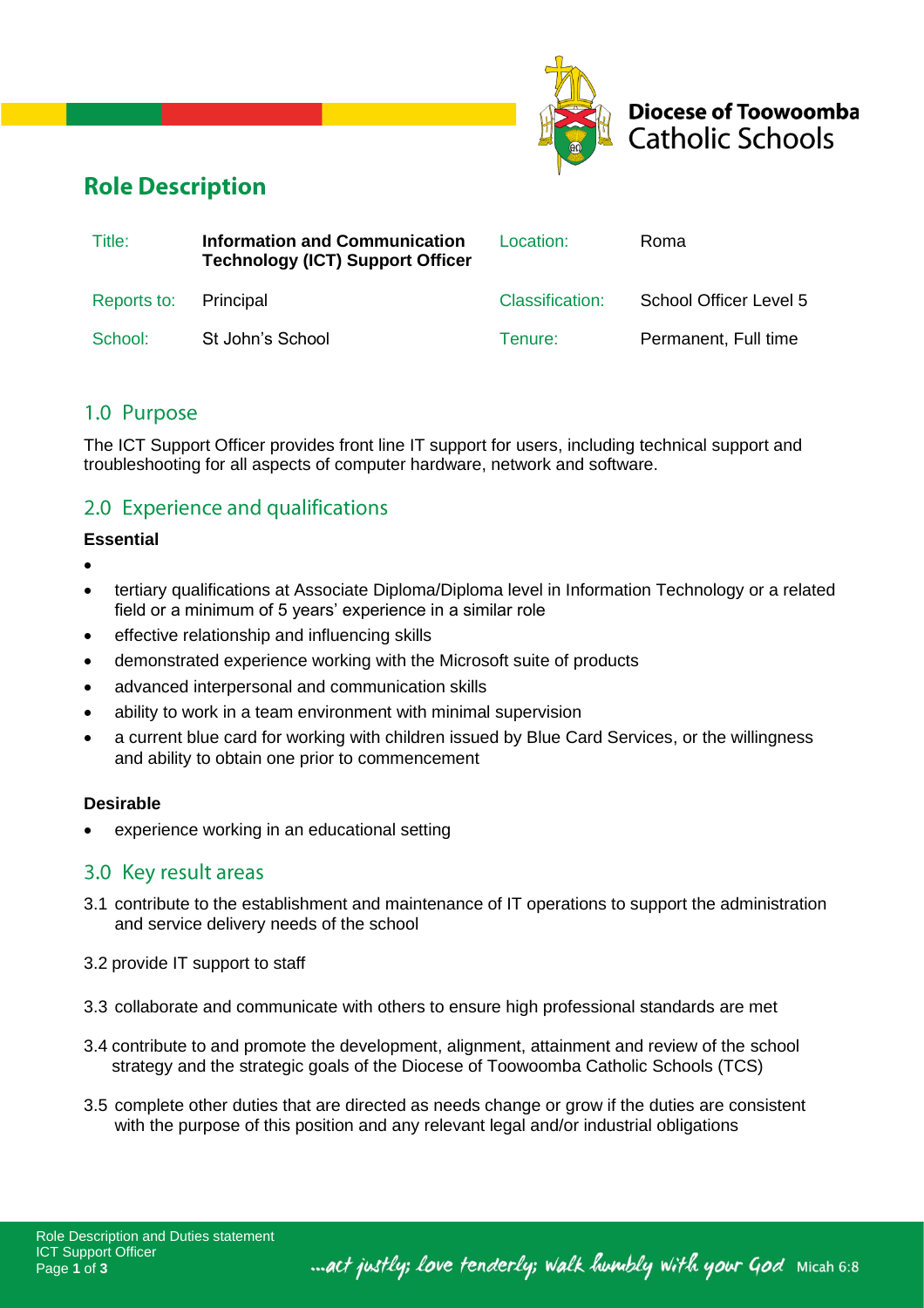## 4.0 Statement of responsibility

While at work the role holder must

- take reasonable care for his or her own health and safety
- take reasonable care that his or her acts or omissions do not adversely affect the health and safety of other persons
- comply, so far as the role holder is reasonably able, with any reasonable instruction that is given by the person conducting the business or undertaking to allow the person to comply with the Work Health and Safety Act
- cooperate with any reasonable policy or procedure of the person conducting the business or undertaking relating to health or safety at the workplace that has been notified to workers.

### 5.0 Statement of duties

The information detailed above is an accurate reflection of this role. Attached to this role description is a duties statement that covers a selection of activities in which the incumbent might engage. The list is neither prescriptive nor exhaustive.